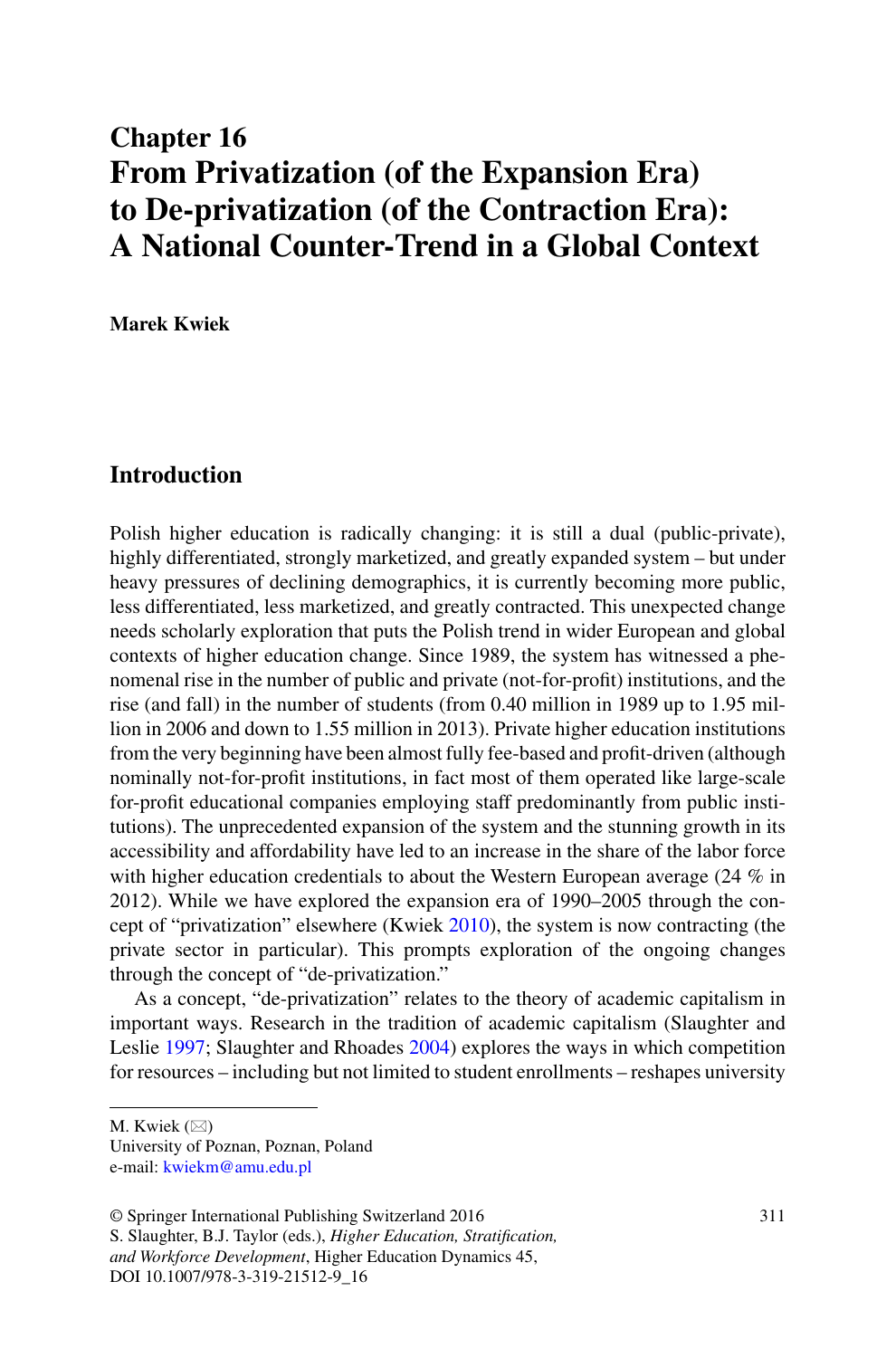operations. A typical consequence of academic capitalist processes is heightened stratification among universities (Slaughter and Cantwell 2012). In the US, where much research on academic capitalism has been conducted, growing gaps between universities have tended to advantage private universities over their public peers. Relative to their enrollments, private universities tend to enjoy higher status (Cantwell and Taylor 2013 ) and greater resources (Taylor, Chap. [4](http://dx.doi.org/10.1007/978-3-319-21512-9_4) in this volume) than do their public counterparts. Poland therefore provides an important counterexample that adds texture to the academic capitalist account, as suggested by the concept of "de-privatization." Because public subsidies in Poland are attached directly to "seats" rather than to research monies (Rosinger, Taylor, and Slaughter, Chap. [5](http://dx.doi.org/10.1007/978-3-319-21512-9_5)) or tax advantages (Cantwell, Chap. [9](http://dx.doi.org/10.1007/978-3-319-21512-9_9)), public universities have improved their position as total enrollment has declined and competition for students has increased. This chapter therefore highlights the ways in which state policies can incent competitions in a manner evocative of the quasi-markets that characterize academic capitalism (Taylor et al. 2013 ) without necessarily favoring private providers relative to their public counterparts.

 The expansion from elite to mass to universal higher education in Poland was abrupt and uncoordinated. At the end of the communist period the gross enrollment rate was about 10 % (1989). Drawing on Martin Trow's terminology, 3 years later, the system entered the age of "massification" (15.5  $\%$  in 1992). Within the next 15 years, it moved to the age of "universalization" (51.1 % in 2007 and beyond) (Trow  $2010a$ : 86–142). The enrollment rate grew by a factor of 5 in a decade and a half, occurring in a much shorter period of time than anywhere in Western Europe. Expansion had broad public support from the state, academia, and the public at large. The most important drivers of this change were powerful social pressures to make higher education accessible to ever larger segments of society (Bialecki and Dabrowa-Szefler 2009). These included expansion of the population seeking higher education, a new labor market with growing private sector employment that required a more educated labor force (Baranowska 2011 ; Kogan et al. 2011 ), a laissez-faire public policy towards the emergent private sector in higher education (which we have termed "the policy of non-policy," in Kwiek 2008), and the willingness of the academic profession to be very involved in the institutional growth of both public and private sectors (Antonowicz 2012; Kwiek 2012a). The emergence of the private sector in postcommunist countries "took the state and society by surprise. This often meant private proliferation amid little regulation" (Slantcheva and Levy 2007: 5; Scott 2007). Change processes in Poland were typical of Central and Eastern Europe, where countries faced similar challenges stemming from the communist legacy. Post secondary education had to move beyond communist conceptions of universities as organizations that should heavily restrict access, be under strong political supervision and tightly coordinated by the state, as well as engaged in redesigning basic social structures towards a Soviet ideal of social justice.

 The combination of demand and supply factors led to unprecedented growth of the Polish system. Public institutions used their newly gained institutional autonomy to offer ever more study programs to ever larger numbers of students, in both previously existing tax-based tracks and in newly emergent fee-based tracks (all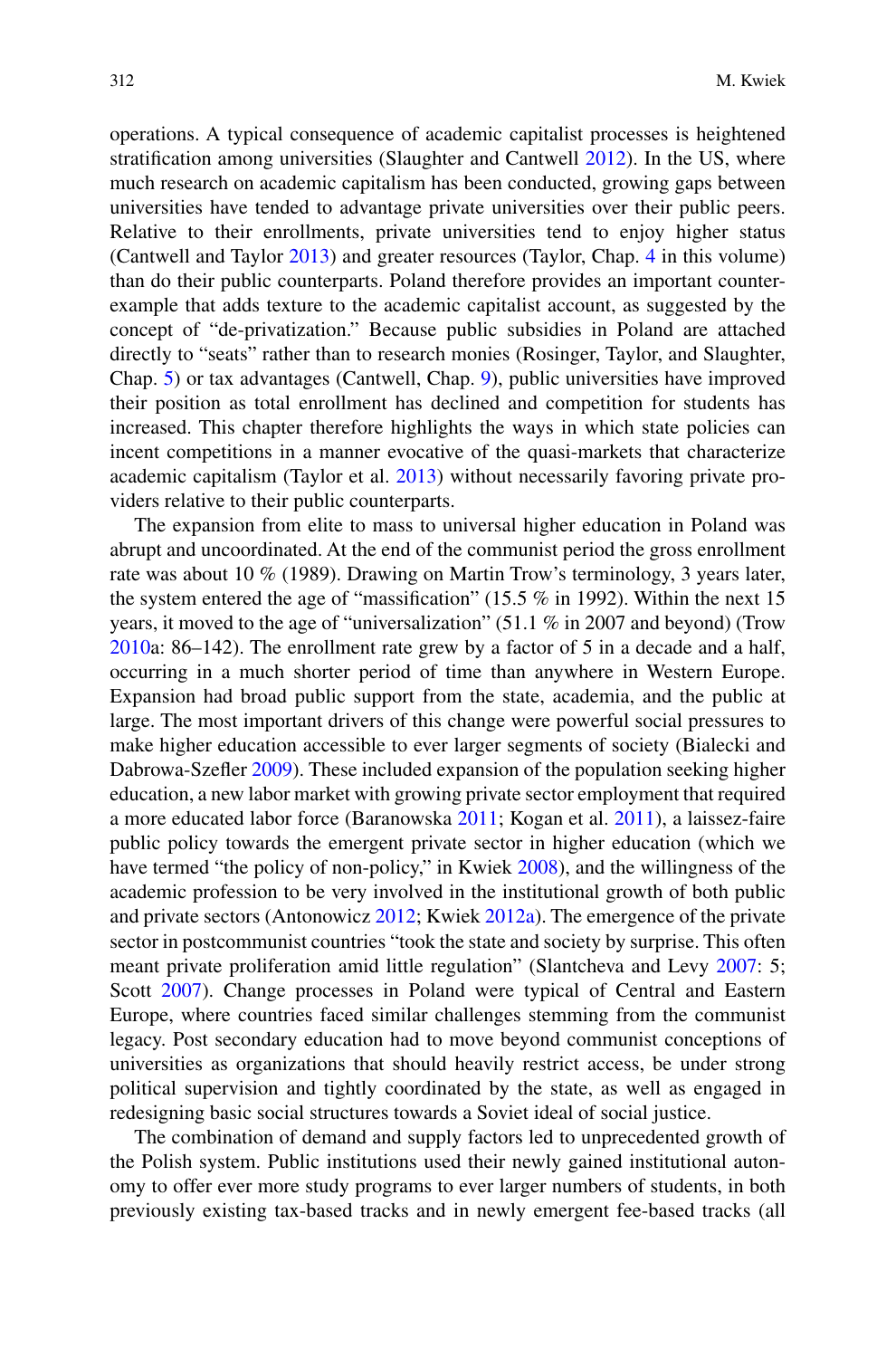full-time studies in the public sector are tax-based, e.g., fully subsidized by the state, in accordance with the Polish Constitution, all part-time studies are feebased). The absolute size of the system increased greatly, as did the size and numbers of public and private institutions. The post-1989 period has been a Golden age of Polish higher education with regard to mass, affordable access.<sup>1</sup> However, expansion came with a notable cost. The national focus on increasing student numbers came at the expense of the research mission of top Polish universities and the relative decline of national academic research output in 1995–2010, especially in "soft" as opposed to "hard" research fields, when compared with the major Central European systems of Hungary, the Czech Republic and the Slovak Republic (Kwiek  $2012a$ .

 The expansion era ended about 2006. The contraction era is expected to last for at least another decade for fundamental, demographic reasons (see Fig. 16.1 below).

In contrast to the European Union and the OECD area, $<sup>2</sup>$  the Polish system is cur-</sup> rently both universal (in Trow's terms) *and* heavily contracting. Consequently, the logics underlying public policy in the postcommunist expansion period (1990– 2005) inevitably differ from the logics underlying it in the contraction period (2006–2025 and beyond). The key parameter of the ongoing change processes is declining demographics, rooted in a huge decline in the birth rate in the early 1990s.



**Fig. 16.1** Enrollments in Polish higher education, 1990–2022 (2014–2022 projections) (*Source*: National statistical data for higher education, main statistical office (1990–2013) and MoSHE ( 2012 ) for demographic projections (2014–2022))

<sup>&</sup>lt;sup>1</sup>A recent empirical study based on data from the Polish Household Budget Survey from the 1995– 2008 period shows that improvements in access refer to students with low family educational background living outside large metropolises rather than to students from low-income families, Herbst and Jakub 2014: 14, see Kwiek 2013a for a European comparison of access.

<sup>&</sup>lt;sup>2</sup> Exceptions are Korea and Japan; see detailed projections in Vincent-Lancrin  $(2008: 97-103)$ , and analyses in Yonezawa and Kim  $(2008: 199-220)$  and Huang  $(2012)$ .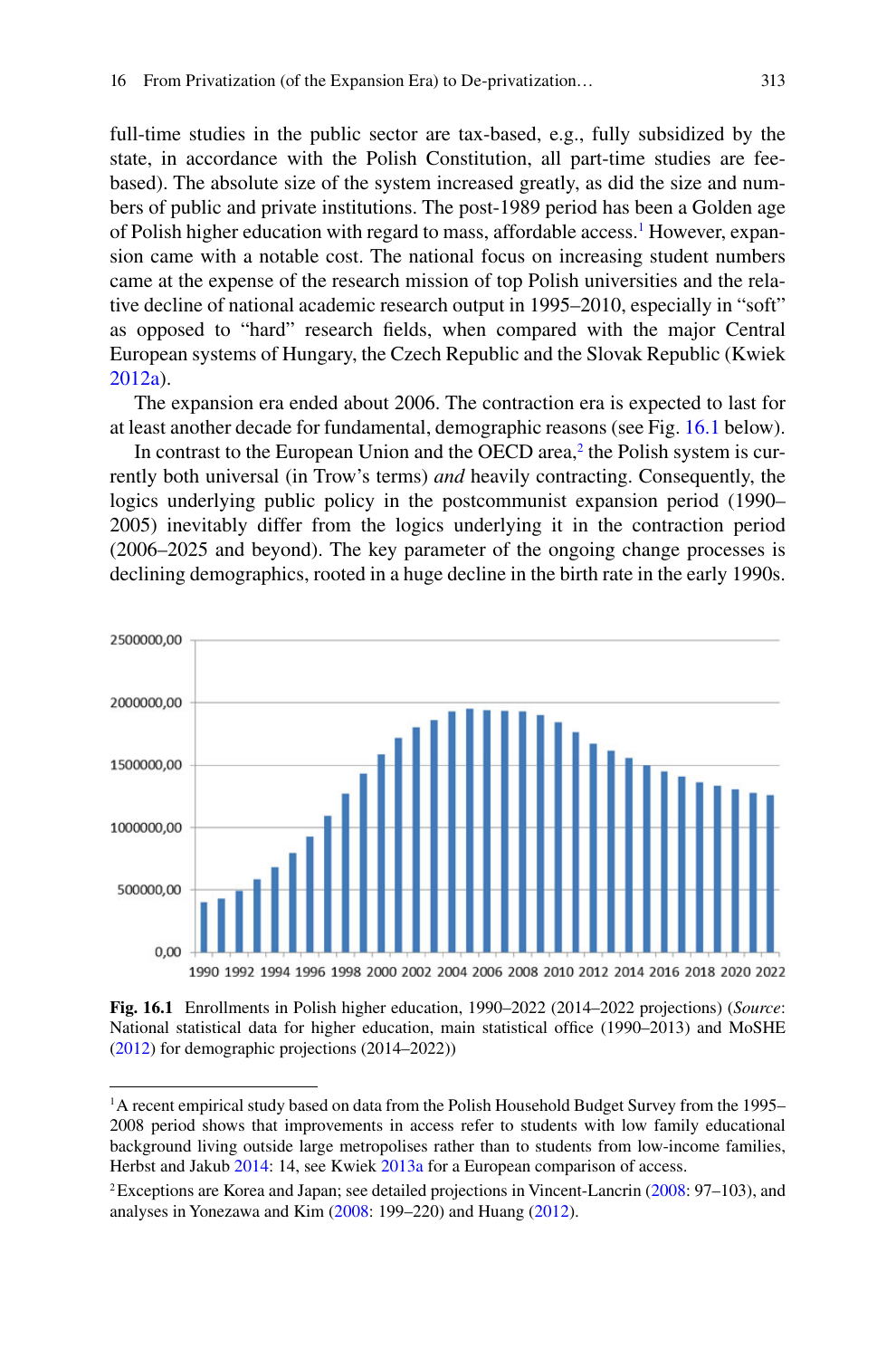The population of the 19–24 age group is projected to decrease between 2007 and 2025 by 43 % (GUS 2009 ) and the number of students is projected to decrease from 1.96 million in 2006 to 1.33 million in 2020 to 1.17 million in 2025. The private sector enrollment is expected to decrease almost five times, from 660,000 students in 2007 to 151,000 students in 2022 (MoSHE 2012 : 7–8). According to several consistent enrolment scenarios based on national statistical data (Vincent-Lancrin 2008 : 45; Antonowicz and Godlewski 2011 : 10–14; IBE 2011 : 110–11; Ernst and Young  $2010$ : 20), enrolments in Poland in 2025 are expected to fall to 55–65 % of 2005 levels. Thus not only is the expansion era ending, privatization processes prevalent until recently are also in a fundamental retreat, which we explore here in detail.

 This paper focuses on what we term "de-privatization" as a local Polish phenomenon, especially with regard to private sector growth and reliance on cost-sharing mechanisms in public sector institutions (Levy 2009; Altbach et al. 2010: 75–84; Johnstone 2012; Johnstone and Marcucci 2010). De-privatizaton may also possibly occur in Central and Eastern European, given declining demographics in Bulgaria, Romania, Slovakia, Estonia, Lithuania and Latvia. De-privatization is a uniquely postcommunist European process today as only in postcommunist Central (and Eastern) Europe has private higher education been on the rise for almost two decades (Kwiek  $2013b$ ). Private higher education was stimulated by rapid expansion of access to higher education following the collapse of communism. De-privatization stems from aging populations, marked by dramatically low birth rates since the transition period of the early 1990s. De-privatization is a demographically-driven public-private re-balancing process. Consequently, the current public-private dynamics in postcommunist Europe differ greatly from both Western European and global dynamics. However, Poland may ultimately resemble Western Europe where "normal" has always been predominantly public and free (tax-based) higher education.

# **Higher Education: From "Privilege" to "Right" to "Obligation". A Brief Historical Context**

Three eras of "massification", "maturation", and "post-massification" in the Polish system (Gumport et al. 1997) were collapsed to about 15 years, in comparison with major industrialized economies where these processes took at least three decades. The unprecedented speed of changes in Poland had unintended policy implications. Consistent with what Martin Trow suggested in the  $1970s$  ( $2010a$ ), conceptions of participation in higher education changed in Poland in the last three decades from a "privilege" of birth or talent (before 1989) to a "right" for those who had certain formal qualifications (after 1990) to an "obligation" for children from the middle classes (the 2000s and beyond). The new universal yet contracting system leads to entirely new policy dilemmas in both funding and governance, ranging from such issues as how to maintain public and private higher education infrastructure with a shrinking student body to how to differentiate between various institutional types and their functions so that current elite institutions (or their segments) can survive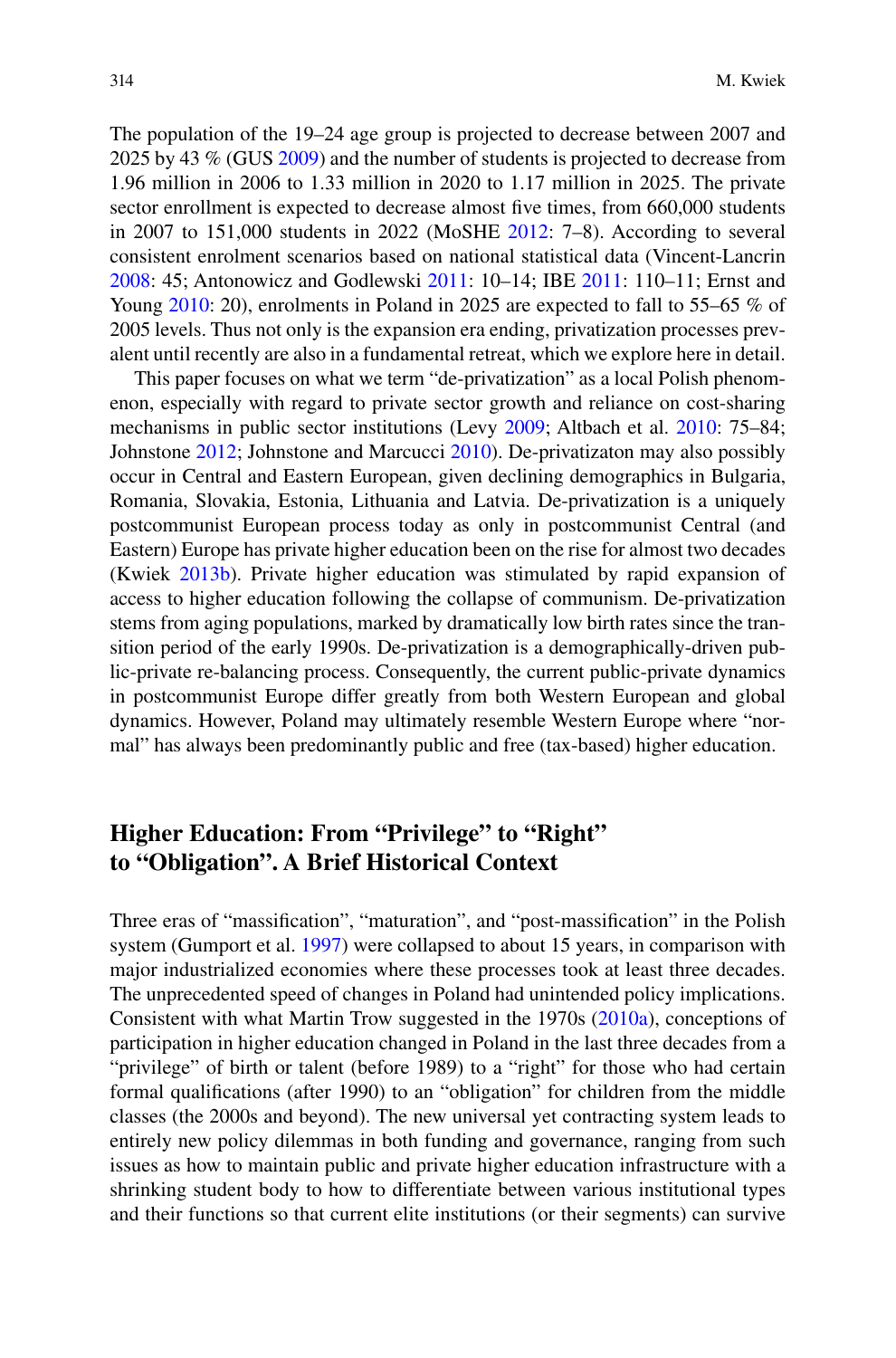in a universal system. Especially interesting are funding dilemmas in the emergent contracted system: should it follow the global (but not Continental European) trends of private sector growth and increasing reliance on cost-sharing mechanisms, or should it increasingly rely on public funding for students in the public sector, treating (the currently shrinking) private sector as a temporary phenomenon of the early postcommunist transition period? In our view, the private sector – currently a "declining industry" (Porter  $1980$ ) – was merely a temporary phenomenon. The Polish state allowed private higher education to flourish in the expansion period to cover part of the rising costs of higher education from the private purse. But from the very beginning, as in communist China of the 2000s, "the private higher education sector was designed to be inferior to the public one" (Wang 2014: 110). The two sectors were never equal partners, and the dominance of public institutions in prestige was always taken for granted.

 Under communism, access to higher education was heavily restricted: the entry rate for the relevant age cohort in 1990 was 11 %. Higher education in Central Europe, as opposed to other industrialized nations, was as elite in 1990 as it was in decades past (Kwiek  $2011$ ). The basic trait of Polish higher education, as of the whole economy, in the postwar communist period (1945–1989) was central planning. As Jan Szczepanski (1978: 32) stressed in his 1978 country report on Poland, "since education is an integral part of socioeconomic planning and admission to any institution of higher education is, in principle, a guarantee of employment, the government must try to harmonize admissions with the possibilities for graduate employment." According to the stated needs of the national economy, the numbers of admitted candidates for the whole country were set for every type of institution and for every field of studies. Unsurprisingly, in the majority of fields of study (medicine, architecture, construction, engineering, humanities, teacher training colleges, law schools and economics) between 90 % and 98 % of graduates were employed in the fields in which they graduated. The principle of full employment combined with the principle of carefully planned supply of qualified workers within the closed, national labor market was a key factor limiting the massification of higher education under communism

 At the same time, universities in communist countries were used by the government as agents of social change, for example to redress social inequality. This was consistent with the idea that all European communist societies were "political societies" (Szczepanski 1974) in which political aims, ideological values and communist parties' targets were fundamental factors in every public decision. For universities, the target was to implement a change in social stratification by changing the social composition of the educated strata. As Jan Szczepanski (1978: 29) described the doctrine, "the social revolution could be completed only if a strata of intelligentsia were educated from the prerevolutionary lower classes of manual workers and peasants. However, the share of students from lower socioeconomic classes was stable, about 20 %, despite the use of a system of "preferential points" among entry criteria, in the 1970s and 1980s." The overall goal of the communist party to have new intelligentsia with roots in working and peasants classes was only partly successful.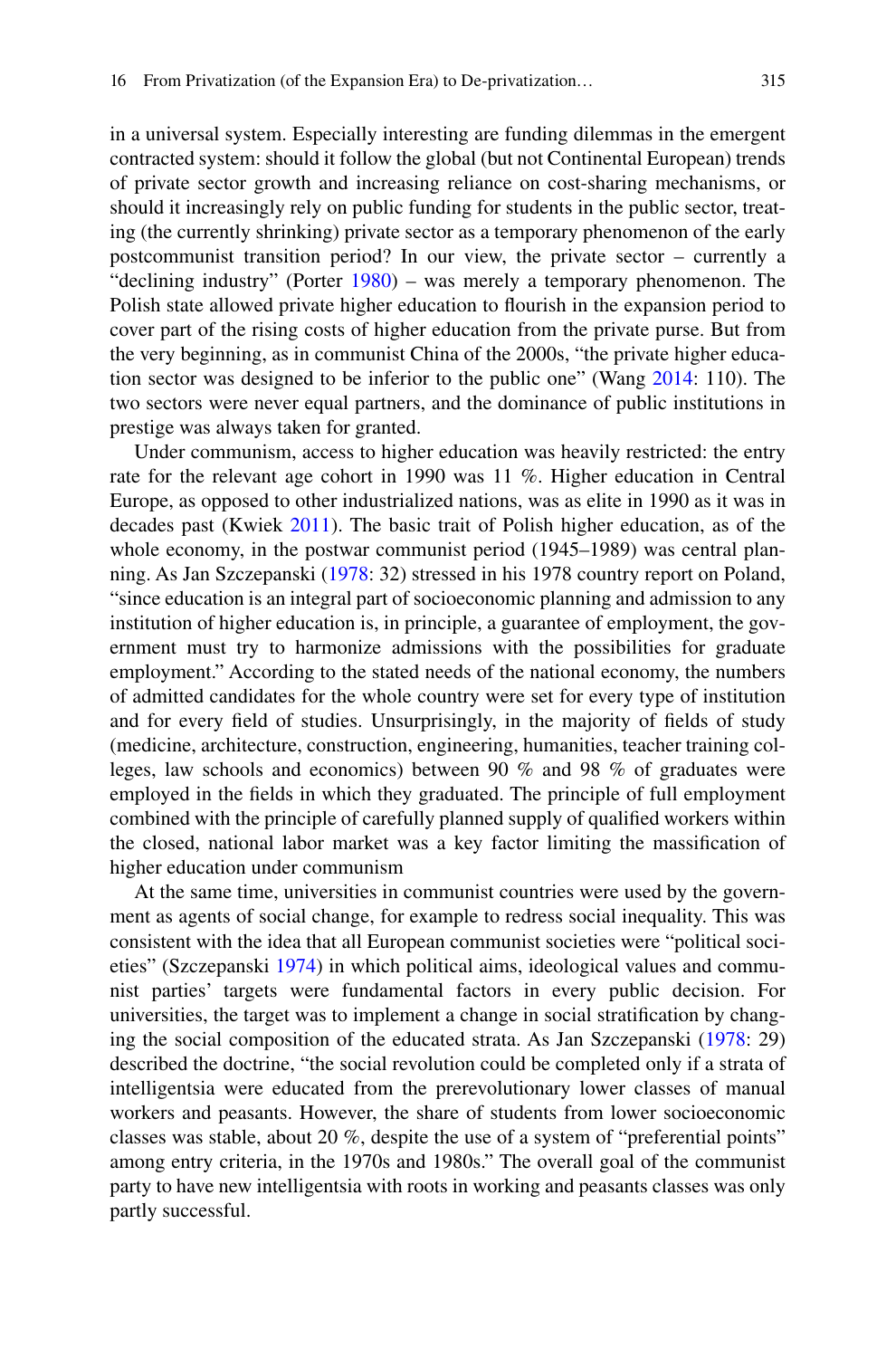The majority of Polish academics in the second half of the 1970s, and especially in the 1980s, became increasingly indifferent to communist ideals. The whole idea of universities as engines for creating new patterns of social stratification was massively distrusted. In part because academics were indifferent to or unsatisfied with communism, after the transition there were no anticommunist purges in the higher education sector but neither did academics cling to the communist ideology. The most ideologically engaged university departments (e.g. political sciences, economics, and philosophy) changed internally, mostly through hiring young academic staff. The problems after 1990 were not ideological but academic: low research focus combined with marginal research performance and high teaching focus, even in top public universities, combined with academic moonlighting in the private sector. Universities became what we termed internally "divided institutions," with different academic attitudes and behaviors in soft and hard academic disciplines, and declining research production in the former (see Kwiek 2012a, 2014a).

 With the fall of communism, private higher education in (some) Central European countries, and in Poland in particular, expanded rapidly. Private sector employment in the market economy grew more slowly. However, as salaries in the new private sector economy grew gradually, ever more young people were pushed into higher education. The demand for degrees was growing and, consistently across the region, the wage premium from higher education for Central European countries was the highest in Europe. Currently the Czech Republic, Hungary, Poland, Slovak Republic, and Slovenia have higher wage premiums for all age brackets than the average for OECD and EU-21 countries (OECD 2013 : 111–112). Poland's wage premium is the lowest of the five countries because the Polish labor market is saturated with higher education graduates. The private sector of higher education in Poland was forced to operate "around the periphery of the state system of higher education" (Geiger 1986: 107), because the public sector was also expanding heavily. As Slantcheva and Levy  $(2007: 1)$  rightly emphasize, "nowhere else has the change been as concentrated in time and as inclusive of so many countries that share a historical legacy. Although private sector growth has been common worldwide, its development across Central and Eastern Europe is more striking in that it comes against the backdrop of at least four decades of communist public monopoly and historically limited higher education enrollment."

## **From the Distribution of Growth to the Distribution of Decline**

The fall of communism started massification and universalization processes that were accompanied by increasing hierarchical differentiation of the higher education system. In Poland, as elsewhere in the region, much of the growth was absorbed by public and private second-tier institutions as well as by first-tier public institutions in their academically less demanding and less selective part-time (and fee-based) studies. Fees were relatively low because of competition between a high number of private and public institutions (between 300 and 400 institutions in the 1995–2005 period of most intensive enrolment growth). Outside of Warsaw, tuition at most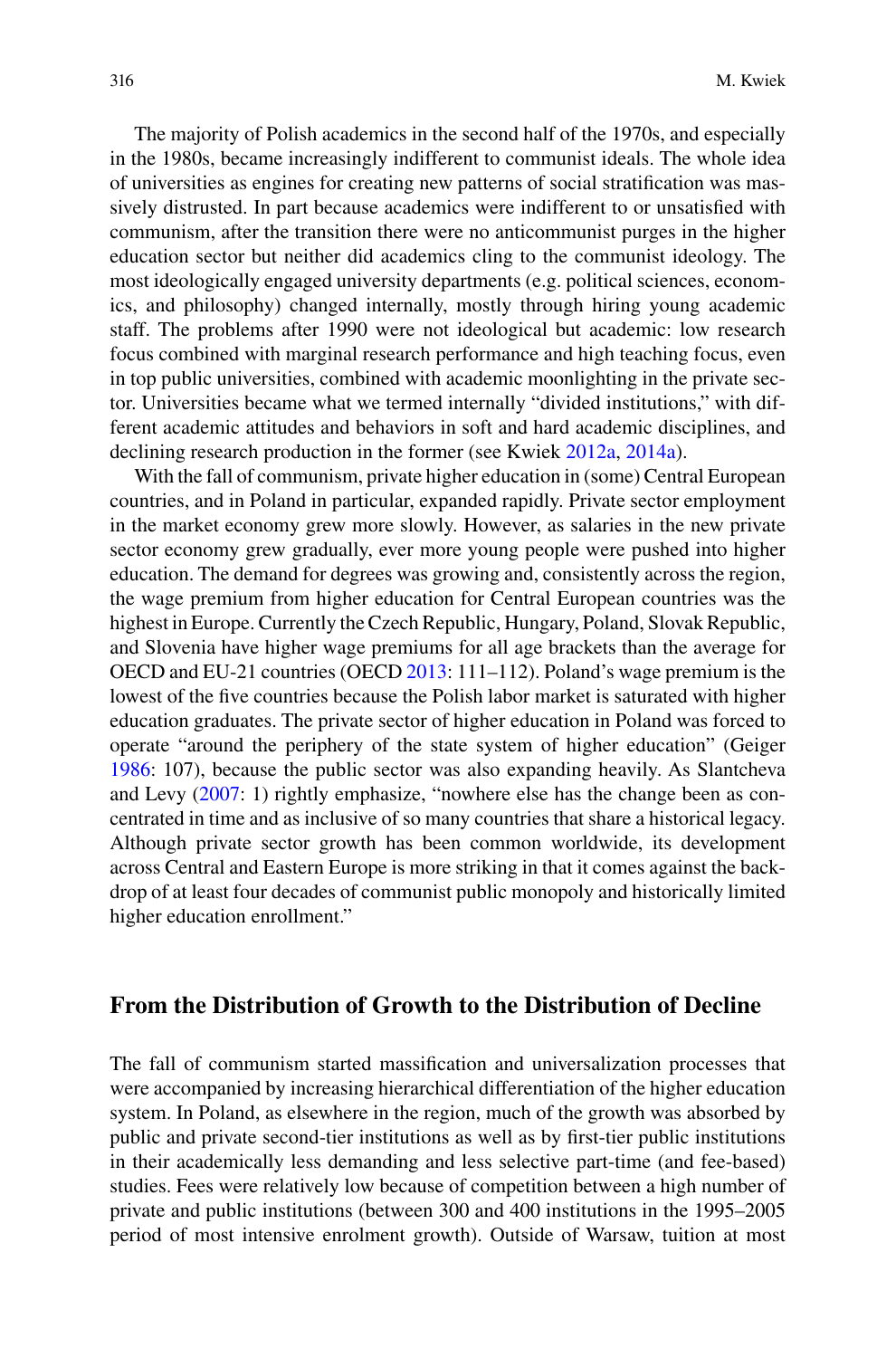institutions did not exceed 150 USD per month. In 2011, annual average tuition fee for full-time students converted using PPPs was 1242 USD for bachelor programs and 1335 USD for masters programs (OECD 2013 : 232). Fee-based participation, which includes all students in the private sector and part-time students in the public sector, was high in the expansion period of 1990–2005, rising from 46.6  $\%$  in 1995 to 62.8 % in 2000 and decreasing in 2005 to 58.9 %. In the contraction period, it has been systematically decreasing, to 47 % in 2012, and it is expected to decrease to 20 % in 2022 (MoSHE 2012: 8).

Expansion also took place predominantly in specific fields of study, such as social sciences, economics, and law (see Fig. 16.2 below, drawn separately for the public and private sectors). In the private sector, the share of students in these areas was more than 70 % in 2000, and then decreased, but it is still about a half of all enrolments. These fields were especially popular for both demand and supply reasons. On the supply side, they were cheap to teach and did not require any additional infrastructure or investments, and they were the core of the emergent private sector in terms of study fields offered. On the demand side, for students, not surprisingly, they were relatively easy to study and to complete. In the expansion period, credentials were more important than rigorous content. The question "access to what?" was not publicly discussed until the labor market was relatively saturated with graduates in the contraction period, and graduates faced low but steadily increasing unemployment rates. In the current wave of reforms (2009–2012), the field of study-graduate employment link is increasingly important, with obligatory graduate surveys and tracer studies being gradually introduced at institutional and faculty levels (Kwiek  $2014a$ ). In some cases only (business and administration, journalism or marketing), the popularity of soft fields was related to their prohibition or nonexistence under communism. Generally, academics from public institu-



 **Fig. 16.2** Fields of study: public versus private sectors, 2000 and 2009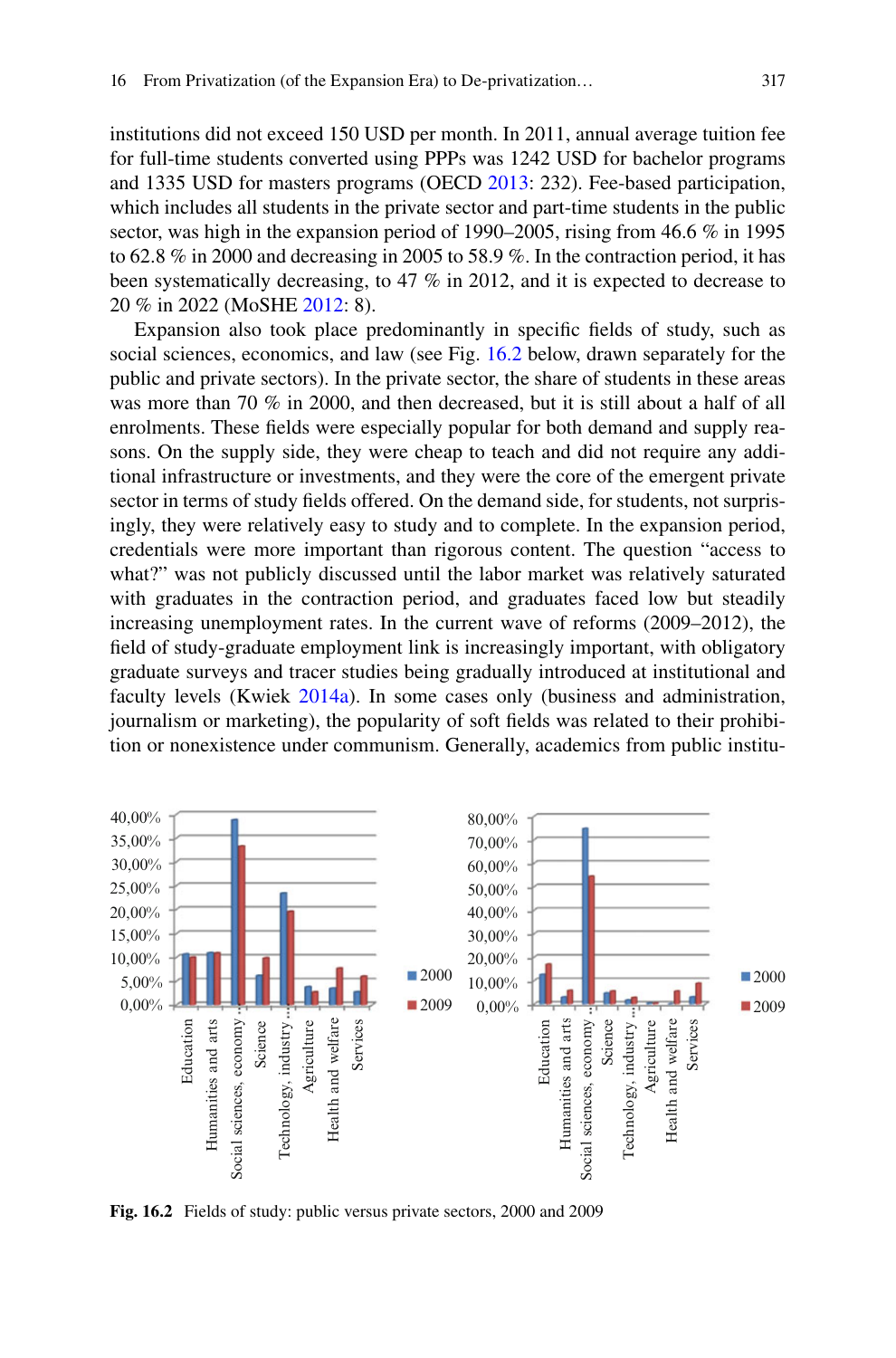tions in soft fields were heavily involved in fee-based teaching in their institutions and in opening, running, administering and teaching in private sector institutions. There were no transitions of academics to the private sector: only a tiny minority (less than a thousand out of dozens of thousands involved) worked only in the private sector. Consequently, until the early 2010s, academic "multiple employment" was a major policy issue and a major, massively defended, academic "right." The phenomenon of "travelling professors" was widely known in other postcommunist countries too.

Polish higher education students can be defined by sectors they come from (public and private) and whether they are fee-paying or tax-based students. Fee-paying students are all students from the private sector (both full-time and part-time) and all part-time students from the public sector. Only those (tax-based) full-time students in the public sector do not pay fees – and it is their number which has been increasing in the last few years The increase of full time students in the public sector is one of the elements of a process which we term de-privatization. Currently, 27 % of students are enrolled in private institutions and 73 % in public institution. At the same time, less than half of all students in both sectors, or 47 %, paid fees in 2012.

The first impact of the current powerful demographic contraction trend is seen through the stagnating, then falling share of fee-paying students in both sectors (combined) beginning in 2006. Going against the global trend of increasing costsharing (Heller and Callender 2013), the total number of tax-based students increased throughout the last decade. From 2009 to 2012, this figure grew from 44  $\%$  to 53  $\%$ (GUS 2013 : 59). Admission to public higher education is based on scores in national standardized secondary final exams. The selectivity of public institutions is heavily decreasing in the contraction period because they have to select a rising number of students from a falling number of candidates. While the pool of candidates is shrinking year by year, the pool of tax-based places is expanding. Shrinking enrollments mean uncertain academic job prospects. Every public institution, and every department, focuses its strategy on keeping enrollments stable.

 The speed of ongoing changes in the student body composition by sources of funding (and by sector) has been amazing. In a zero-sum game, the public sector gains definitely. A good option to compensate for private sector losses is importing international students on a massive scale, which is unlikely as current levels of internationalization are among the lowest in Europe, about 2 % (or 24,000) in 2012. The future of private higher education in Poland (and the public–private dynamics in the context of a zero-sum game with a relatively fixed pool of Polish applicants and limited inflow of international applicants), is linked to downward demographic trends that are stronger than in any other European Union country.

 The tax-based places in metropolitan elite institutions were scarce in the early 1990s and available on rigid meritocratic selection criteria, though the number of tax-based places increased throughout the periods of expansion *and* contraction. Elite metropolitan universities tried to retain their high quality of teaching during rapid expansion by channelling the newcomers, mostly from the lower socioeconomic classes, to their paid part-time study offers, of considerably lower academic quality than full-time tax-based study. An expanding system needed the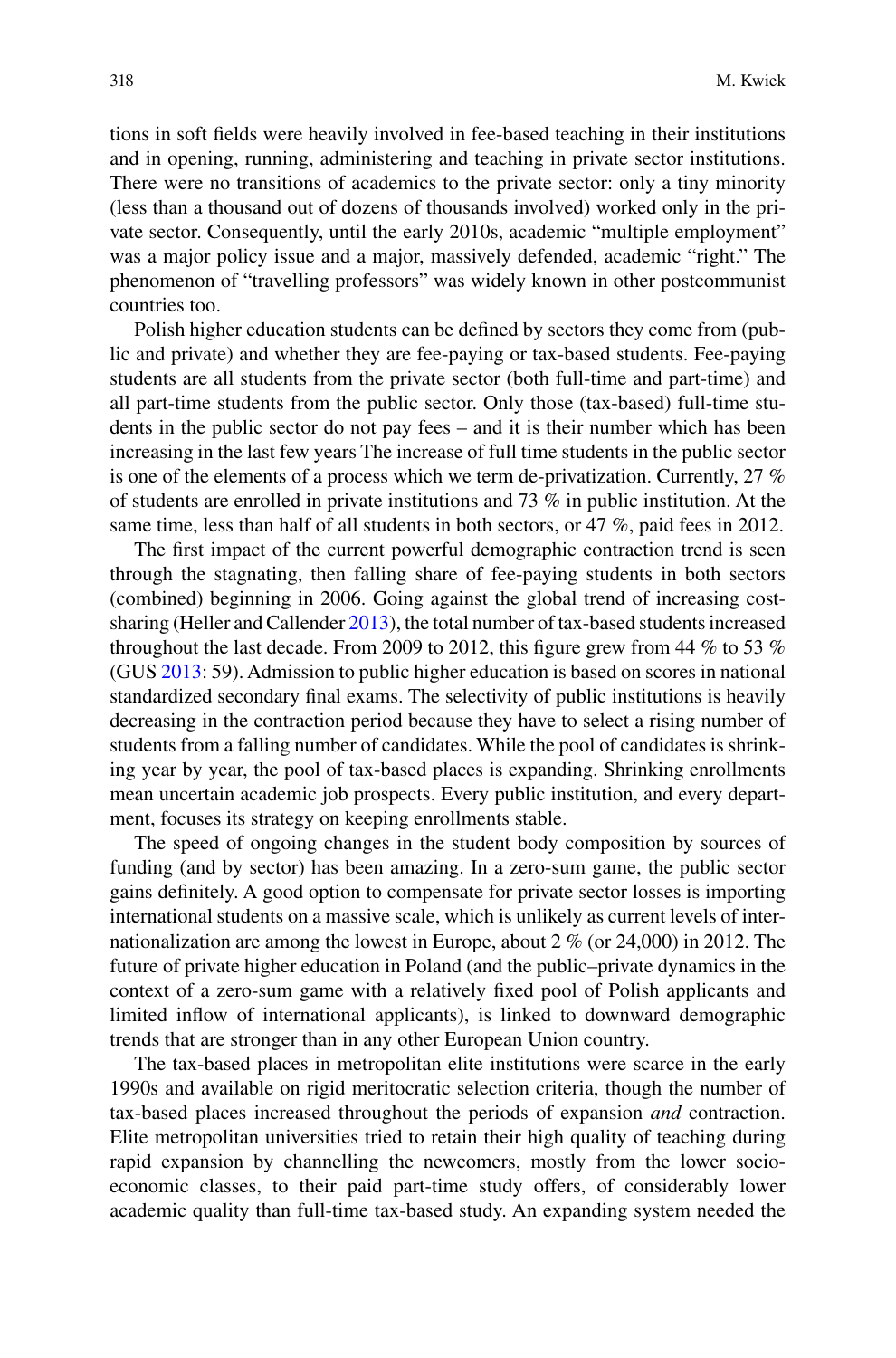funds provided by fee-based part-timers. Consequently, entry criteria were very loose: students needed to enrol and pay fees, and there was no or almost no entry selection based on results of standardized tests at the completion of secondary education (Matura exams), or types of secondary education completed. For taxbased full time places, high scores were needed; for fee-based part-time places, just the passing of *Matura* exams was enough, regardless of the scores achieved. Fulltimers and part-timers never mingled, the former being taught during the week and the latter during weekends.

 Students were increasingly seeking credentials to be used in the emergent predominantly private labour market and willing to pay for their education, and public institutions were increasingly seeking additional revenues from part-time students. Elite public universities became open to the newcomers as never before (Wasielewski 2013 ). The share of students from lower socio-economic classes in tax-based studies reached the 20 % ceiling in the last decade, and in fee-based studies it was higher. In particular, the private sector in higher education (first emergent and then consolidating) was completely open to new clientele, following "open-door" policies. Newcomers to the education sector after 1989 had a choice of going to new regional public universities, fee-based streams in elite metropolitan public universities, or the emergent fee-based private sector. Not surprisingly, Poland smoothly entered the era of universal access to higher education.

But in the current contraction period, masses of poorly qualified newcomers are already able to choose tax-based places in the public sector to an unprecedented extent because the expanded public sector faces declining demographics. The current decline in the number of part-timers seems like a return to normal – but in fact it means channelling of those with lower qualifications to full-time places, previously predominantly taken by those with higher qualifications. The selectivity principle is confronted with the workplace stability principle. If strict selectivity prevails, academic jobs are likely to be lost, which so far is unacceptable regardless of institutional types or fields of study. Thus, first-choice tax-based public places are becoming less selective due to the declining number of candidates and increases in the number of places offered.

## **Privatization of the Expansion Era, De-privatization of the Contraction Era**

The massification of higher education was inextricably linked to the processes of "external" and "internal" privatization (Kwiek 2010, 2013a). External privatization as we define it means a growth in the number of private higher education institutions and enrollments in this sector. In Poland the number of private institutions grew from 3 (in 1991) to 95 (2000), 315 (2005), and, eventually, 324–328 (circa 2009). Internal privatization means a growing number of fee-based students and growing nominal and/or proportional income from fees in public higher education. In the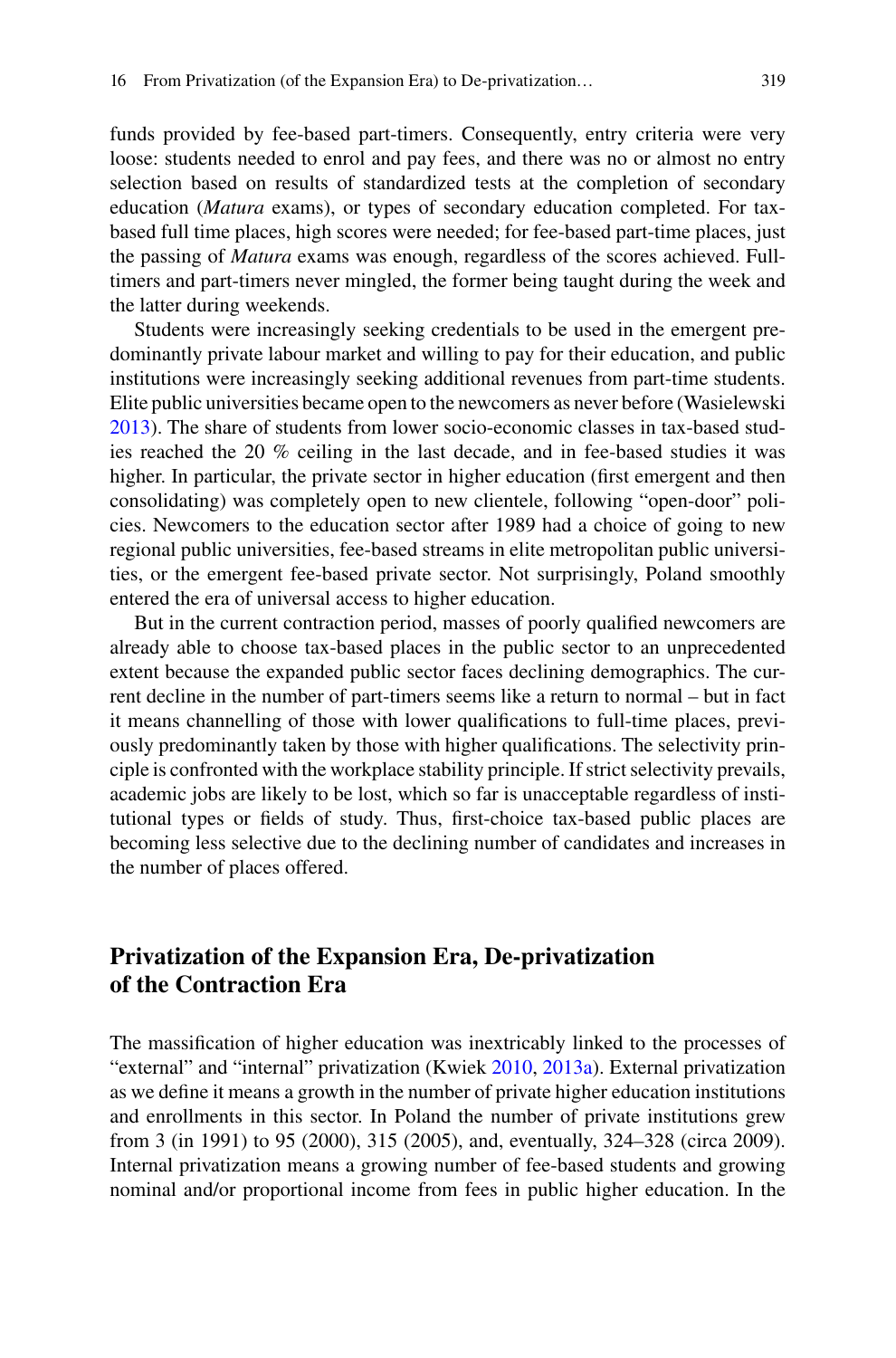case of Poland, fees are from part-time students enrolled in a nominally tax-based public sector.<sup>3</sup>

 We argue that while "privatization" was the key feature of the expansion era (1990–2005), "de-privatization" is becoming the key feature of the contraction era (2006–2025). Or, perhaps we could speak of "re-publicization" of higher education. The gradual decline in the Polish private sector projected for the future is consistent with Daniel C. Levy's  $(2013)$  conclusions about the impact of declining demographics on a demand-absorbing type of private sector like that which dominated in Poland:

 Much PHE [private higher education] has not had to offer very much, other than access and the prospect or hope of a degree. This helps explain why the demand-absorbing subsector is most vulnerable when demand slows. … It is the demand-absorbing subsector that is generally the least desired by students. (p. 30)

 While Levy sees the potential of private sector decline in public sector growth through what he terms "public university self-privatization" (which clearly intensifies public-private competition), there is another option in contracting systems that he may underestimate: public sector growth *without* internal privatization. In Poland, public sector growth is combined with de-privatization, that is to say, there are more public sector students enrolled as full-timers (without fees) and fewer public sector students enrolled as part-timers (with fees). In the unique Polish case, there are stable or increasing numbers of tax-based students (and stable or increasing public funding) in the public sector, without explicitly stated (but clear in practical terms) governmental intention to assist the public sector to survive in hard demographic times. While in some countries "internal privatization proves to be a potent way in which the public empire strikes back" (Levy 2013 : 38), Poland provides a more traditional response: keeping public funding stable or increasing, which was possible because in the 2008–2013 period Poland has been economically successful. There was no economic recession, and cumulative growth for these years is about 20 %. If the public sector continues to grow as projected (without fees), private higher education will be the major loser, becoming what Porter (1980: 254–274) termed a "declining industry" that often "look[s] for optimistic signs since pessimistic ones are so painful." The best strategy for some survivors in the sector may be the identification of a niche or segment with a stable demand.

<sup>&</sup>lt;sup>3</sup>While we are exploring conceptual clarifications about privatization (and de-privatization) elsewhere, let us only indicate that our line of research draws on Daniel C. Levy's studies of the private sector and privatization (1985, 1992), Roger L. Geiger's studies on "mass", "parallel" and "peripheral" private sectors and privatization (1986), Gareth Williams' study on "the many faces of privatization" (1996), D. Bruce Johnstone's paper on privatization in and of American higher education (2007) and Simon Marginson' study of "markets in education" ( 1997 ). Then useful are papers on privatization and the public/private divide by Arthur Levine (2001), Carlo Salerno (2004) and Simon Marginson (2007), as well as three recent books on privatization across Anglo-Saxon countries: Margaret Thornton's *Privatising the Public University. The Case of Law (2012)*, Douglass M. Priest and Edward P. St. John's *Privatization and Public Universities* ( 2006 ), and Christopher C. Morphew and Peter D. Eckel's *Privatizing the Public University (2009)*.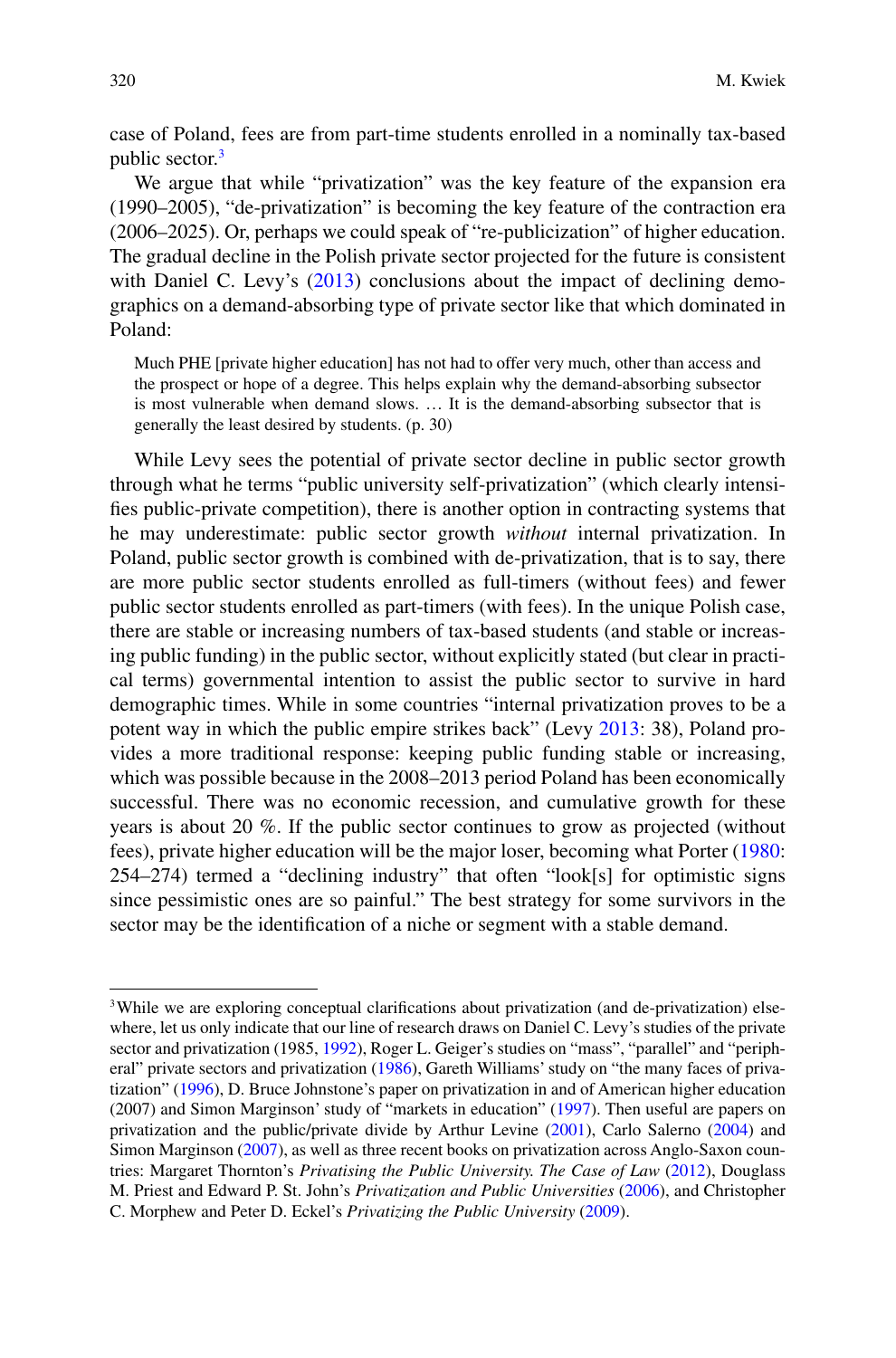We view "de-privatization" as a new and suitable concept to study ongoing change processes in higher education (it has not been applied to a higher education context in research literature available in English so far). Processes of higher education change at a national system level in Poland can be defined as stemming from:

- *a fully public* system under the communist regime (1945–1989), to
- *a dual (mixed) public-private* system in the massification and expansion period of 1990–2005 (with clear public dominance in terms of share of enrollments and prestige), to
- *a de-privatizing* system in transition in which the private sector and private funding are playing a decreasing role (2006–2014); and (possibly) to
- *a deprivatized* system, with a marginal role for the private sector with enrollments slightly above 10 % and the dominant role for the public system and public funding (2025 and beyond).

To sum up: surprisingly, and against powerful global trends in post-massified or universal systems, the Polish dual public-private system is currently re-publicizing. It is increasingly based on public institutions, public research funding, and taxbased students enrolled in the public sector. Thus it is becoming increasingly de-privatized.

 Both external and internal privatization in Poland is in a fundamental retreat: the number of private institutions is beginning to fall (from 330 in 2009 to 315 in 2012, and is expected to fall by 80 % within a decades). Enrolments in this sector have been falling continuously, from 34 % in 2007 to 27 % in 2013, and are expected to fall to 12 % by 2022. The number of fee-based students in the public sector has fallen from 36.2 % in 2007 to 20 % in 2012, and is expected to fall to 8 % by 2022. In financial terms, the inflow of funding from fees to the system as a whole has also been falling since 2007, and is expected fall farther in the next decade.

 The changing share in enrolments over time in the two sectors is U-shaped for the public sector and inverted U-shaped for the private sector, as shown in Fig. 16.3 below. The processes of de-privatization of the system, after a decade and a half of privatization, also means the re-monopolization of the system by the public sector, a return to a standard Western European pattern in which the role of the private sector is marginal as Western Europe is "one of the last hold-outs of free higher education" from a global perspective (Marcucci 2013).

 Internal and external dimensions of privatization have their mirror images in the case of de-privatization. Under declining demographics, and in a heavily contracting system, "external de-privatization" of Polish higher education, or the gradual disappearance of private higher education institutions and their systematically falling enrollments in a contraction period, is a mirror image of "external privatization," or the gradual emergence of private higher education institutions and their systematically increasing enrollments in an expansion period. To a degree, external privatization can be viewed as a protection measure for public sector institutions in tough demographic times. Public institutions are able to accommodate to new demographic realities (in a zero-sum game of the falling total number of students in both sectors) because the state continues to be willing to provide tax-based higher education. And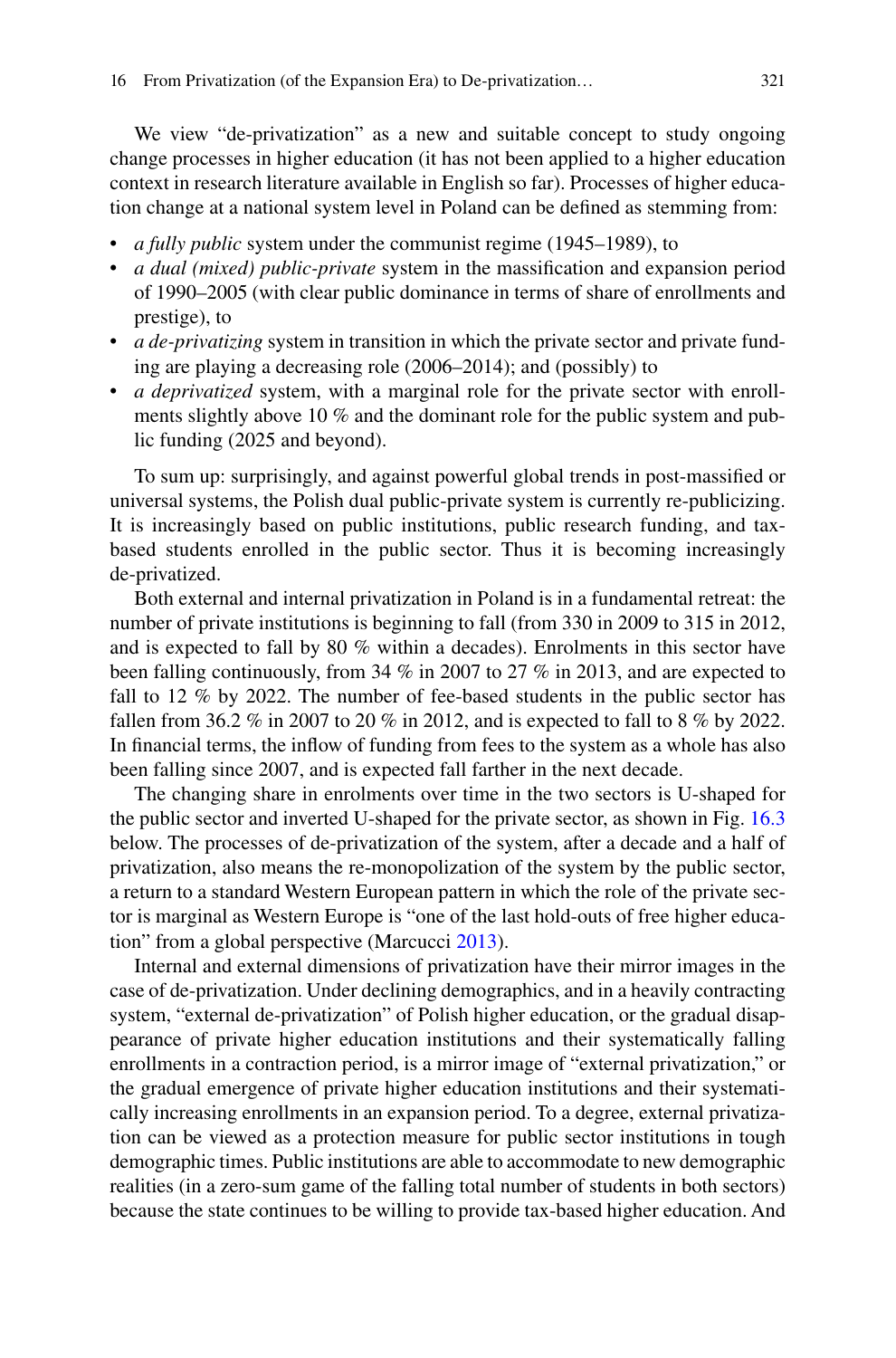

 **Fig. 16.3** Change in the share of enrollments, by sectors (pHE – public, PHE – private), in percent (2013–2022 projections)

"internal de-privatization" of Polish higher education, or gradually decreasing income from fees charged only to part-time students in a contraction period, is a mirror image of "internal privatization," or increasing income from fees in an expansion period. "Internal de-privatization" occurs because those previously paying fees for part-time studies now find access to tax-based full-time studies.

 And de-privatization can be seen as a gradual return of public institutions to a predominantly public funding environment. Ever fewer numbers of fee-based students mean an ever smaller share of fees in public institutions' total operating budgets, as testified by annual financial statements of top ten public universities from 2007 to 2013. During those years, income from fees declined systematically even in the two most prestigious universities, University of Warsaw and Jagiellonian University of Cracow.

 The abruptness of changes in the public/private dynamics theoretically might be mitigated by the introduction of universal fees in the public sector, on the assumption that decreasing the fee gap between tax-based public universities and fee-based private universities would shift some enrollments into privates. Theoretically, in Levy's (1986) typology of public/private mixes in funding regimes, the system could move gradually from a "dual and distinctive" ideal typical model to a "dual and homogenized" ideal typical model in which both sectors are funded through a combination of universal fees and direct public subsidies. As Levy  $(2013: 16)$ emphasizes in his recent seminal paper on the decline of private higher education, "a general increase in tuition at public universities can lead to loss of public market share, as it decreases the 'tuition gap' between public and private institutions," making private institutions more attractive. However, in Poland, with no fees in the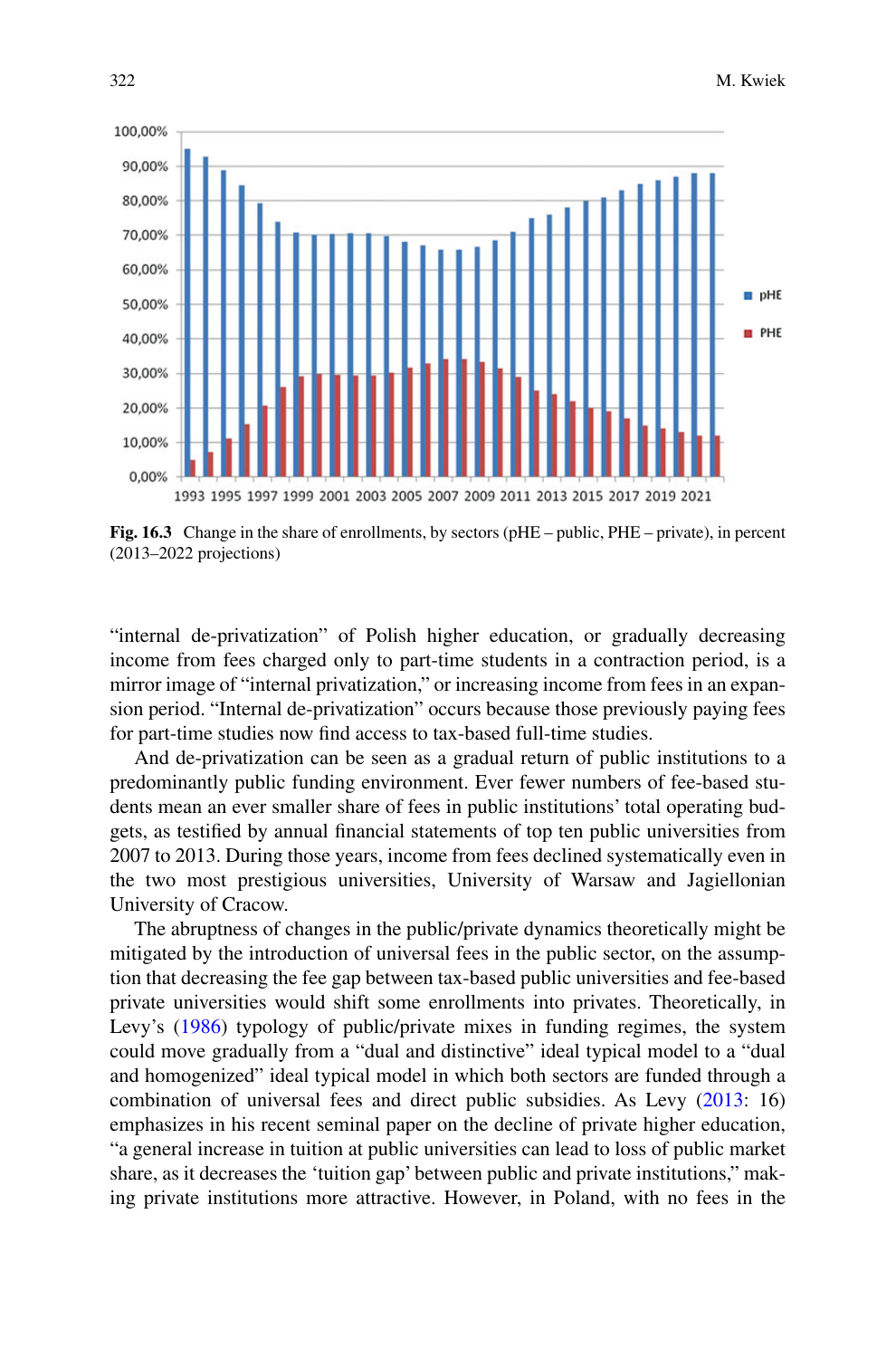public sector, the tuition gap is maximal. And Poland has a long-established tradition of higher education being funded almost exclusively from the public purse.

 However, this mitigating policy option seems rather unrealistic. The standard cost-sharing arguments tend to assume that total higher education costs are rising; the burden for these costs must be distributed, so the argument goes (see especially Johnstone 2007; Johnstone and Marcucci 2010). Such analyses are less convincing in contracting systems because public expenditures on higher education are expected *fall* rather than increase due to demographic changes noted above.

 In general terms, the two global privatization agendas of cost-sharing and private sector growth are not expected to be translated into national policy changes in Poland, especially in a current European Union context in which neither agenda is strong. In principle, the universalization of higher education directly invites both agendas, given that that they tend to reduce public funding for social and public sector services. However, a European Union context (except for England with high deferred tuition fees) still matters, and substantially mitigates their local influence in Poland. As Callender and Heller  $(2013: 254)$  put it explicitly, "underpinning this global cost-sharing trend are gradual transformations in beliefs about higher education, its role in society, who should provide higher education, who benefits, and so therefore who should pay." However, beliefs take time to become rooted and transformed. Despite almost a quarter of a century of private sector and fee-based tracks in the public sector in Poland, these access-increasing instruments – which clearly absorbed social demand in the expansion period – are still viewed with suspicion by both the labor market and the public at large. As the subtitle of a collection of essays on private education in postcommunist Europe indicates, private sector institutions are still "in search of legitimacy" (Slantcheva and Levy 2007 ) because their "shocking newness and deviation from established norms naturally make legitimacy problematic" (Slantcheva and Levy 2007: 281). Contrary to elite roles assumed by prestigious private universities in the USA, the private sector in the region took up overwhelmingly demand-absorbing roles, with only a limited number of institutions aspiring to semi-elite status (Levy  $2011$ ). From the very beginning, as in most European systems (with only several exceptions such as, for instance, *les grandes écoles* in France), it was clear that prestige is located only where research is performed. In Poland, as elsewhere in the region, research is located in the top public institutions (Kwiek  $2014a$ , Kwiek  $2012b$ ).

# **Increasing Competition: Towards Higher Intra-Sectoral Differentiation and Inter-Sectoral Public-Private Homogenization**

The massification (high and rising enrollment *rates*) and expansion (rising student *numbers* ) period of 1990–1995 was accompanied by institutional cooperation rather than competition, both in intra-sectoral (public-public and private-private) and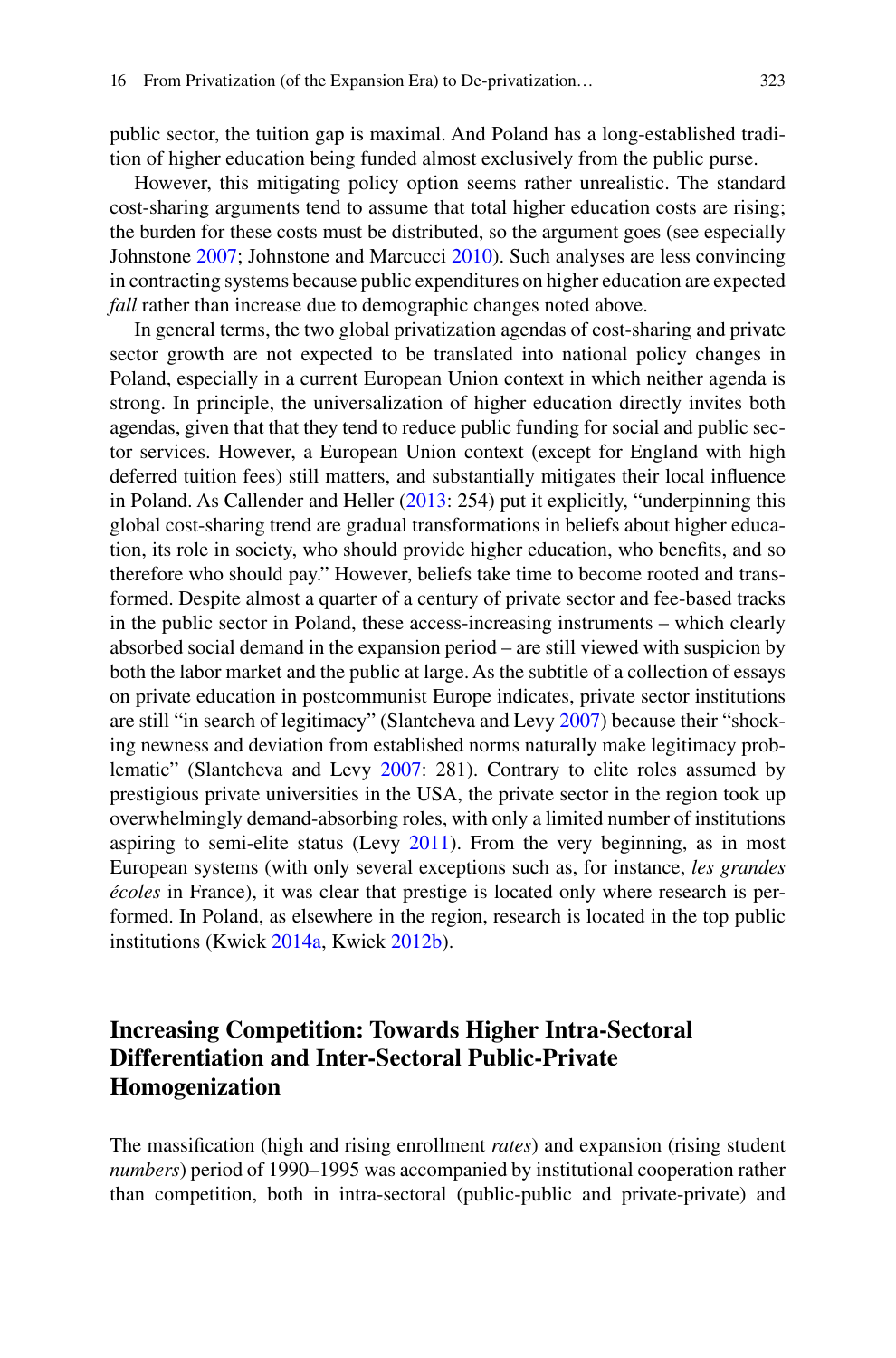inter-sectoral (public-private) terms. In contrast, the current universalization (high and stable enrollment *rates* ) and contraction (declining student *numbers* ) period is increasingly accompanied by competition, both intra-sectorally and inter-sectorally. The big and increasing pool of prospective students from the past two decades is shrinking. As of October 2013, regulations no longer allow multiple site employment for public-sector academic faculty after 2 years of the *vacatio legis* period, and all senior academics are ascribed to the so called "staff minimum" of a given (public or private) institution. Moonlighting in the private sector is still possible but only on a per hour basis. Two decades of moonlighting had detrimental effects on academic norms and behaviors, and contributed strongly to low research productivity. Fortythree percent of Polish academics in the university sector do not publish at all (Kwiek  $2014c$ ). Now things seem to be coming back to normal: one professor, one institution, one full-time job. Hopefully, under current reforms Poland, currently the lowest in publishing among the 11 European countries studied, will gradually increase its share of publishers in top public universities, strengthening faculty research orientation.

A likely response to shrinking financial resources available to the system as a whole is the increased competition for students between institutions of both sectors and among institutions within each sector. Increased competition for students and the financial resources they bring through fees or public subsidies might potentially increase differentiation. In the Polish case, though, the likely outcome may be intersectoral public/private homogenization. In other words, all institutions may be increasingly client-seeking, that is, looking for students in a shrinking national pool of candidates. The system may be returning to the status quo in which public institutions are in a near-monopolistic position, forced to differ more in their educational offerings than ever before. Private institutions may be heavily reduced in numbers and in both enrolment share (12 % expected in 2022) and student numbers (about 150,000 expected in 2022, as in current Ministerial projections). The gradual decline of one sector is thus inevitably leading to the hegemony of the other sector. In all probability, *tertium non datur* (although the history of higher education research tends to show that it should strongly avoid large-scale predictions).

 The changing public-private dynamics take different forms in different clusters of systems in Europe. For instance, in the Nordic context, higher education systems are predominantly public. Wherever private institutions appear, as in Norway and Sweden, they are still publicly-funded despite their private legal status. In contrast, Central Europe, including Poland, is one of the European regions where private means "independent private," defined by OECD as obtaining more than 50  $%$  of income from fees. At such universities, staff are not employed by the state

 The decline of private higher education is a rare theme in scholarly literature, as it is a rare phenomenon from a global perspective. But it is also rare for universal higher education systems to be contracting. As Levy stresses,

 Many types of private higher education do decline and for various reasons. Yet, private higher education grows significantly despite all the negative factors identified. The overall private higher education decrease almost always refers to public- and private-sectors shares, not absolute enrollments. Even proportional decline in the private sector applies only to a minority of countries. (Levy 2010: 11)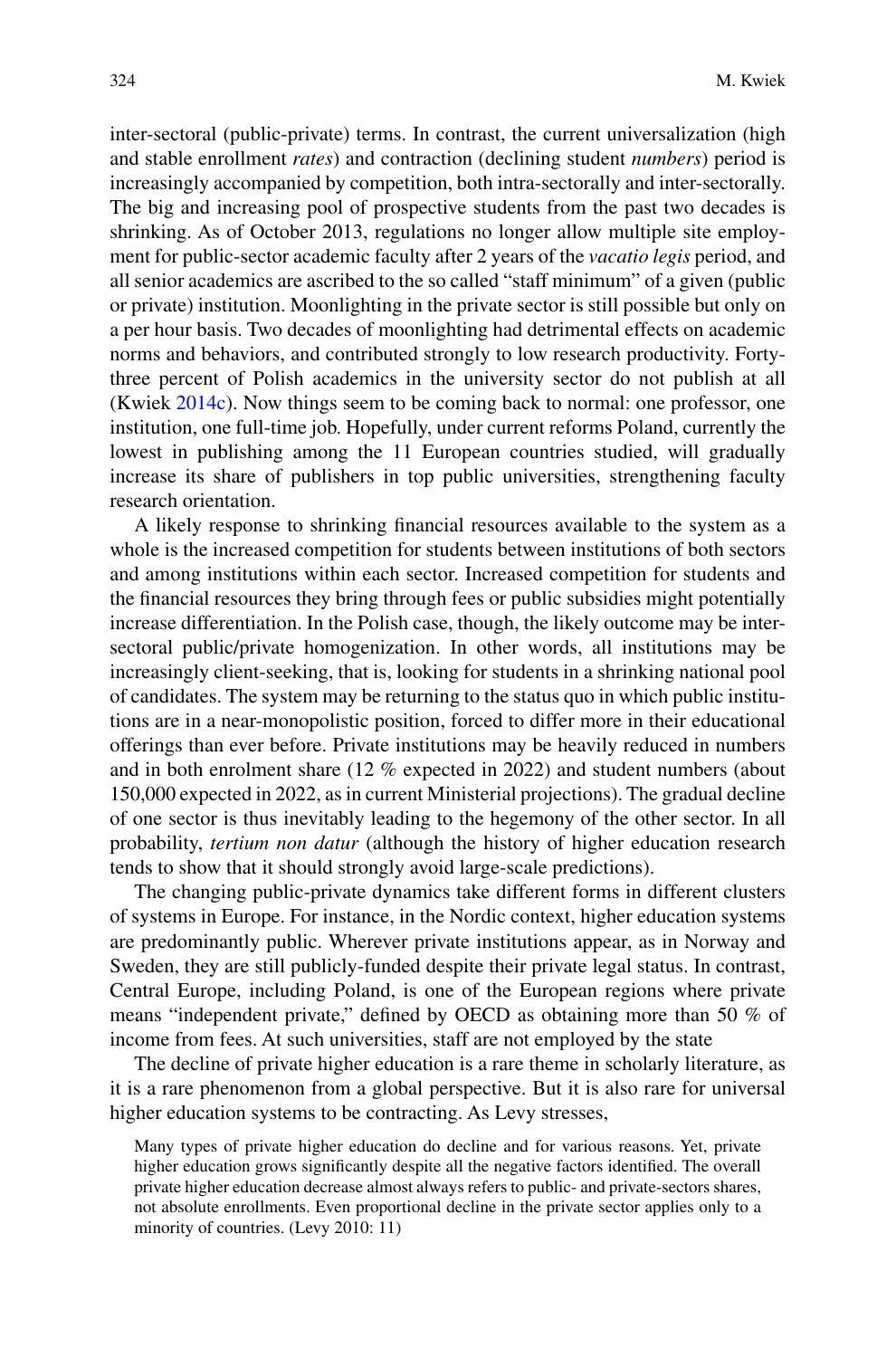Poland, together with several other postcommunist European countries, is therefore currently exceptional from a global perspective: both private shares in enrollments and also private absolute enrollments have been systematically decreasing in the last 7 years. The 315 private higher education institutions will compete for shrinking numbers of students. The demographic shift in Poland also creates a major institutional funding challenge to the public and introduces fierce competition among universities, but for private institutions, it may be a life or death challenge. A dream of the public-private competition (and public-private "markets" or "quasimarkets") may have ended, but the competition for top students through new course offerings will still be in place. The public sector will likely be stratified, with a few prestigious, highly ranked institutions at the top, and the remaining, mostly opendoor institutions below. The stratification processes are well advanced today, accelerated by ever more competitive public research funding streams, concentrated in top 20 public institutions. In those institutions at the top of the academic pyramid, fluctuations in student numbers will matter less than the steady attraction of research Euros.

## **Conclusions and Policy Implications**

 Two major global trends in higher education funding and governance seem to affect only some parts of Europe: the increasing reliance of cost-sharing mechanisms in the public sector and the growth of the privates, or what we term here "internal" and "external" privatization of higher education. The two Polish trends of "internal" and "external" "de-privatization" (decreasing fee-based private funding in public institutions, and decreasing share of enrollments and student numbers in private institutions, combined with their shrinking numbers, mergers, and closures) are rare both globally and in the European Union. The long-term, systematic contraction of Polish higher education may precede by a decade similar demographic trends in other European countries such as Germany and Spain (Vincent-Lancrin 2008 : 49–51). However, de-privatization processes will likely not occur there because there is no private sector and public funding for higher education is already gradually decreasing rather than increasing. The fall in enrolment levels in Poland is projected to be one of the highest in Europe, and comparable only with other postcommunist countries such as Bulgaria, Romania, Slovakia, Estonia, Lithuania and Latvia. De-privatization is a postcommunist European phenomenon today as only in postcommunist Central (and Eastern) Europe was private higher education on the rise for almost two decades.

 Clearly in Poland, there is more public funding for higher education, both nominally and proportionally, compared with private funding. This is true both in teaching and research. There is an increasing share of students in the public sector, and a decreasing share in the private sector The public sector also has an increasing share of tax-based students and a decreasing share of fee-based students. The cost-sharing agenda is weak, and public and academic arguments for the introduction of universal fees (across both public and private sectors) are weaker than ever before.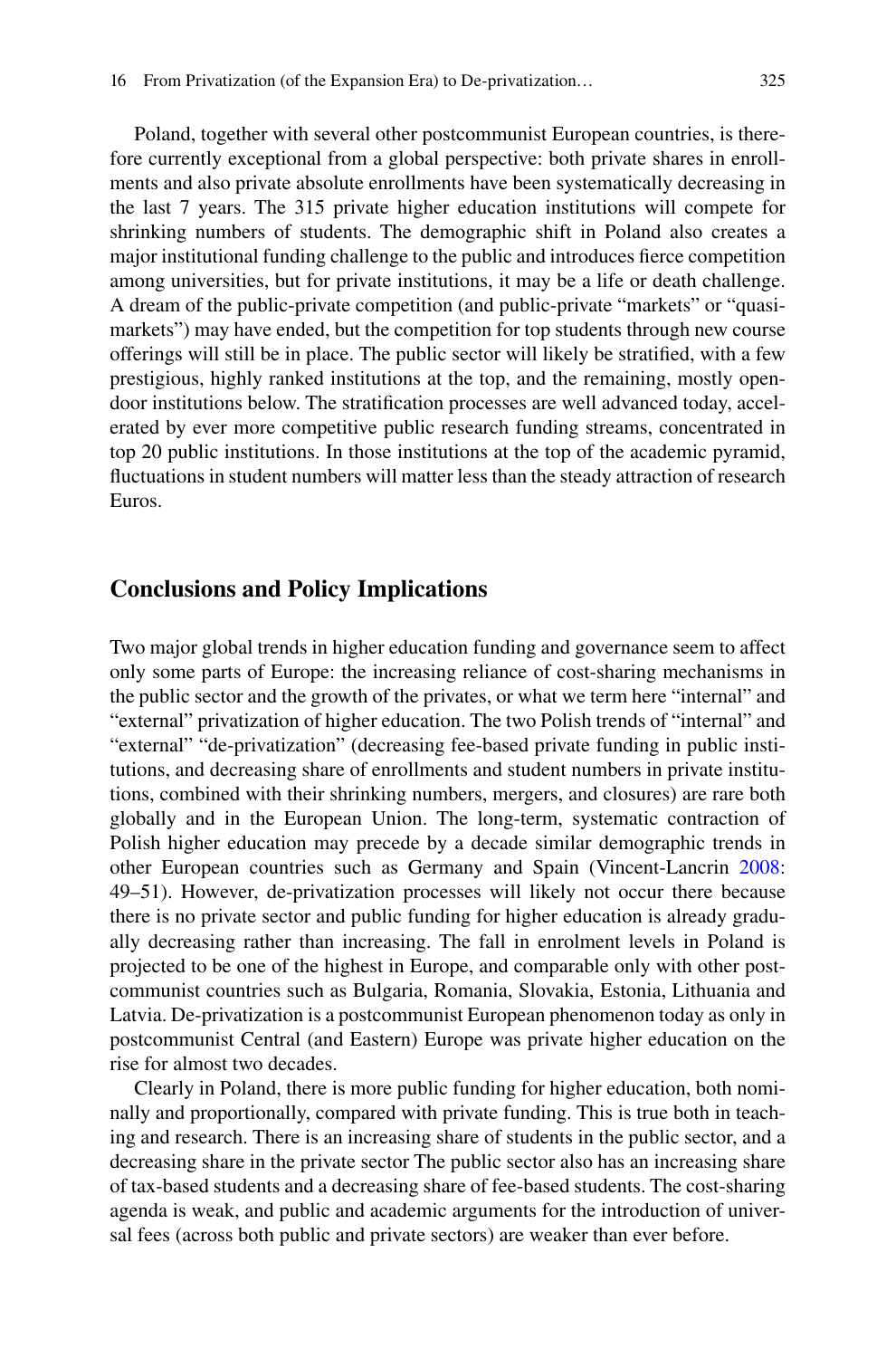From a historical perspective, what we may term "the privatization experiment" in higher education in Poland may be interpreted as merely a transitional phenomenon. Within a massification/maturation/post-massification cycle, it can be viewed as a highly useful experiment during accelerated massification, a less useful experiment during maturation, and, finally, an experiment of marginal usefulness in a post-massified period.

 The Polish case study is important for several reasons: public–private dynamics are rapidly changing in a system that has the highest enrolments in the private sector in the European Union. In the global context of expanding higher education systems, there are several systems in Central and Eastern Europe, and Poland is the biggest of them, that are actually contracting. Their contraction is fundamental and rooted in systematically declining demographics. In the global (rather than European) context of increasing reliance on cost-sharing mechanisms in university funding, and on the private sector paradigm in university governance, the Polish system seems to be moving in the opposite direction. Global trends towards higher education privatization can be juxtaposed with the Polish counter-trend towards higher education de-privatization.

 This paper is an exercise in locating national trends in higher education funding and governance in wider global and European contexts to see to what extent various "convergence" themes fit a national case. Clearly, postcommunist systems in Central and Eastern Europe might follow a different trajectory in the coming decade and to a traditional catalogue of historical, political and economic differentiating factors, we should add one more, namely different demographics, which are routinely underestimated in higher education research. 4

 **Acknowledgements** The author gratefully acknowledges the support of the National Research Council (NCN) through its MAESTRO grant DEC-2011/02/A/HS6/00183 (2012–2017).

### **References**

 Altbach, P. G., Reisberg, L., & Rumbley, L. E. (2010). *Trends in global higher education: Tracking an academic revolution* . Paris: UNESCO Publishing.

Antonowicz, D. (2012). External influences and local responses. Changes in Polish higher education 1990–2005. In M. Kwiek & P. Maassen (Eds.), *National higher education reforms in a European context: Comparative refl ections on Poland and Norway* . Frankfurt/New York: Peter Lang.

<sup>4</sup> I would like to express my gratitude to Sheila Slaughter and Barrett Taylor for their encouragement to write this paper and thoughtful comments on its first version. I would also like to thank Simon Marginson and Anna Smolentseva (as well as participants in a seminar on "High Participation Systems" organized in September 2013 in Higher Schools of Economics, Moscow) for their invitation to write a first conceptual approach to this paper and for their stimulating comments. My thinking about the public-private dynamics in higher education have also been heavily influenced by a decade of collaboration and exchanges with Daniel C. Levy, for which I am very grateful. All traditional disclaimers certainly apply.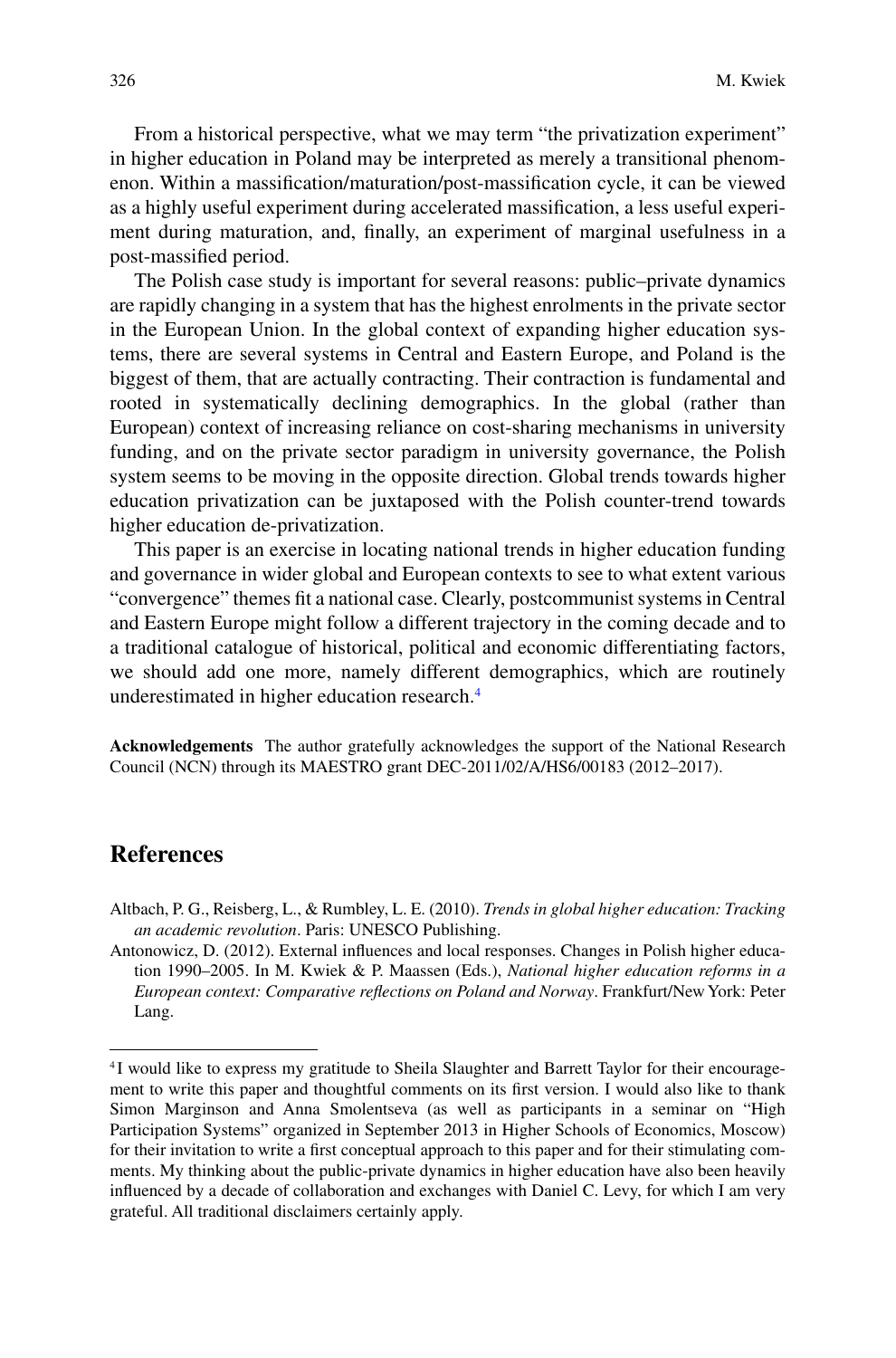- Antonowicz, D., & Godlewski, B. (2011). *Demografi czne tsunami. Raport Instytutu Sokratesa na temat wpływu zmian demografi cznych na szkolnictwo wyższe do 2020 roku* . Warsaw: Instytut Sokratesa.
- Baranowska, A. (2011). Does horizontal differentiation make any difference? Heterogeneity of educational degrees and labor market entry in Poland. In I. Kogan, C. Noelke, & M. Gebel (Eds.), *Making the transition: Education and labor market entry in Central and Eastern Europe* (pp. 216–239). Stanford: Stanford University Press.
- Bialecki, I., & Dabrowa-Szefler, M. (2009). Polish higher education in transition. Between policy making and autonomy. In D. Palfreyman & D. T. Tapper (Eds.), *Structuring mass higher education. The role of elite institutions* (pp. 183–199). London: Routledge.
- Cantwell, B., & Taylor, B. J. (2013). Global status, inter-institutional stratification, and organizational segmentation: A time-dynamic tobit analysis of ARWU position among US Universities. *Minerva, 51(2), 195-223.*
- Ernst and Young. (2010). *Strategia rozwoju szkolnictwa wyzszego w Polsce do 2020 roku* . Warsaw: Ernst and Young.
- Geiger, R. L. (1986). *Private sectors in higher education. Structure, function, and change in eight countries* . Ann Arbor: The University of Michigan Press.
- Geiger, R. L. (1988). *Conference report: Privatization of higher education* . Princeton: International Council for Educational Development.
- Goedegebuure, L., Lynn Meek, V., Kivinen, O., & Rinne, R. (1996). On diversity, differentiation and convergence. In V. Lynn Meek, L. Goedegebuure, O. Kivinen, & R. Rinne (Eds.), *The mockers and mocked: Comparative perspectives on differentiation, convergence and diversity in higher education* (pp. 2–13). Bingley: Emerald Group Publishing.
- Gumport, P. J., Iannozzi, M., Shaman, S., & Zemsky, R. (1997). The United States country report: Trends in higher education from massification to post-massification. In *Academic reforms in the world: Situation and perspective in the massification stage of higher education* (RIHE international seminar reports no. 10, pp. 57–93). Rihe: Hiroshima University.
- GUS. (2009). *Population projection for Poland 2008–2035* . Warsaw: GUS (Central Statistical Office).
- GUS. (2013). *Higher education institutions and their finances in 2012*. Warsaw: GUS (Central Statistical Office).
- Heller, D. E., & Callender, C. (Eds.). (2013). *Student financing of higher education. A comparative perspective*. New York: Routledge.
- Herbst, M., & Rok, J. (2014). Equity in an educational boom: Lessons from the expansion and marketisation of tertiary schooling in Poland. *European Journal of Education*, 49(3), 435–450.
- Huang, F. (2012). Higher education from massification to universal access: A perspective from Japan. *Higher Education, 63* , 257–270.
- IBE. (2011). *Spoleczenstwo w drodze do wiedzy. Raport o stanie edukacji 2010* . Warsaw: Instytut Badan Edukacyjnych.
- Johnstone, D. B. (2007). *Privatization in and of higher education* . Paper presented at the international comparative higher education finance and accessibility project. Available from [www.gse.](http://www.gse.buffalo.edu/) [buffalo.edu](http://www.gse.buffalo.edu/)
- Johnstone, D. B. (2012). The costs of higher education. In P. G. Altbach (Ed.), *International higher education. An encyclopedia: Volume 1* (pp. 59–89). New York/London: Garland Publishing.
- Johnstone, D. B., & Marcucci, P. (2010). *Financing higher education worldwide. Who pays? Who should pay?* Baltimore: The Johns Hopkins University Press.
- Kogan, I., Noelke, C., & Gebel, M. (Eds.). (2011). *Making the transition: Education and labor market entry in Central and Eastern Europe* . Stanford: Stanford University Press.
- Kwiek, M. (2008). Accessibility and equity, market forces and entrepreneurship: Developments in higher education in Central and Eastern Europe. *Higher Education Management and Policy, 20* (1), 89–110.
- Kwiek, M. (2010). Creeping marketization: Where polish private and public higher education sectors meet. In R. Brown (Ed.), *Higher education and the market* (pp. 135–146). New York: Routledge.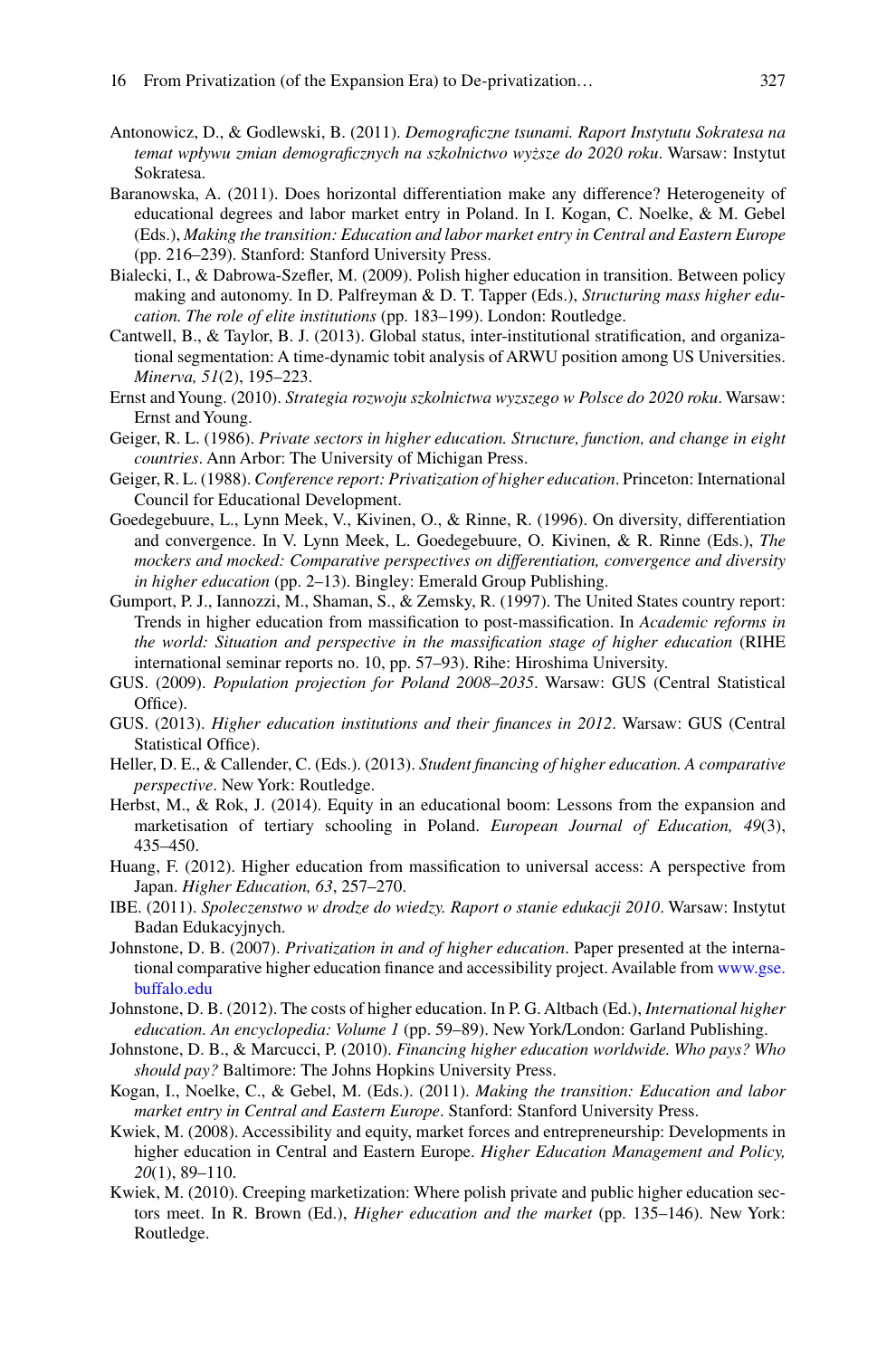- Kwiek, M. (2011). Universities and knowledge production in Central Europe. In P. Temple (Ed.), *Universities in the knowledge economy. Higher education organisation and global change* . New York: Routledge.
- Kwiek, M. (2012a). Changing higher education policies: From the deinstitutionalization to the reinstitutionalization of the research mission in polish universities. *Science and Public Policy, 39* , 641–654.
- Kwiek, M. (2012b). Universities, regional development and economic competitiveness: The polish case. In R. Pinheiro, P. Benneworth, & G. A. Jones (Eds.), *Universities and regional development. A critical assessment of tensions and contradictions* (pp. 69–85). New York: Routledge.
- Kwiek, M. (2013a). *Knowledge production in European Universities. States, markets, and academic entrepreneurialism* . Frankfurt/New York: Peter Lang.
- Kwiek, M. (2013b). From system expansion to system contraction: Access to higher education in Poland. *Comparative Education Review, 57(3 (Fall)), 553-576.*
- Kwiek, M. (2014a). Structural changes in the polish higher education system (1990–2010): A synthetic view. *European Journal of Higher Education*, 4(3), 266-280.
- Kwiek, M. (2014b). Changing higher education and welfare states in postcommunist Central Europe: New contexts leading to new typologies? *Human Affairs, 24* (1), 48–87.
- Kwiek, M. (2014c). The internationalization of the Polish academic profession. A European comparative approach. Zeitschrift für Pädagogik, 60(5), 681–695.
- Levine, A. (2001). *Privatization in higher education* . Available from: [www.nga.org](http://www.nga.org/)
- Levy, D. C. (1986). 'Private' and 'Public': Analysis amid ambiguity in higher education. In D. C. Levy (Ed.), *Private education. Studies in choice and public policy* . Oxford: Oxford University Press.
- Levy, D. C. (1992). Private institutions of higher education. In B. R. Clark & G. Neave (Eds.), *The encyclopedia of higher education* (Vol. 2, pp. 1183–1194). Oxford: Pergamon Press.
- Levy, D. C. (2009). Growth and typology. In S. Bjarnason et al. (Eds.), *A new dynamic: Private higher education* . Paris: UNESCO.
- Levy, D. C. (2011). Public policy for private higher education: A global analysis. *Journal of Comparative Policy Analysis, 13* (4), 383–396.
- Levy, D. C. (2013). The *decline* of private higher education. *Higher Education Policy, 26* , 25–42.
- Marcucci, P. (2013). The politics of student funding policies from a comparative perspective. In D. E. Heller & C. Callender (Eds.), *Student financing of higher education. A comparative perspective* (pp. 9–31). New York: Routledge.
- Marginson, S. (1997). *Markets in education* . St Leonards: Allen & Unwin.
- Marginson, S. (2007). The public/private divide in higher education: A global revision. *Higher Education, 53* , 307–333.
- Morphew, C. C., & Eckel, P. D. (Eds.). (2009). *Privatizing the public university. Perspectives from across the academy* . Baltimore: The Johns Hopkins University Press.
- MoSHE. (2012). *Projekt zalozen projektu ustawy o zmianie ustawy Prawo o szkolnictwie wyzszym oraz niektorych innych ustaw* . Warsaw: Ministry of Science and Higher Education (mimeo).
- OECD. (2013). *Education at a Glance 2013. OECD Indicatora* . Paris: OECD.
- Porter, M. E. (1980). *Competitive strategy. Techniques for analyzing industries and competitors* . New York: Free Press.
- Priest, D. M., & St John, E. P. (Eds.). (2006). *Privatization and public universities* . Bloomington: Indiana University Press.
- Salerno, C. (2004). Public money and private providers: Funding channels and national patterns in four countries. *Higher Education, 48* , 101–130.
- Scott, P. (2007). Reflections on private higher education tendencies in Central and Eastern Europe. In S. Slantcheva & D. C. Levy (Eds.), *Private higher education in post-communist Europe. In search of legitimacy* (pp. 299–316). New York: Palgrave.
- Slantcheva, S., & Levy, D. C. (2007). Private higher education in post-communist Europe: In search of legitimacy. In S. Slantcheva & D. C. Levy (Eds.), *Private higher education in postcommunist Europe. In search of legitimacy* (pp. 1–23). New York: Palgrave.